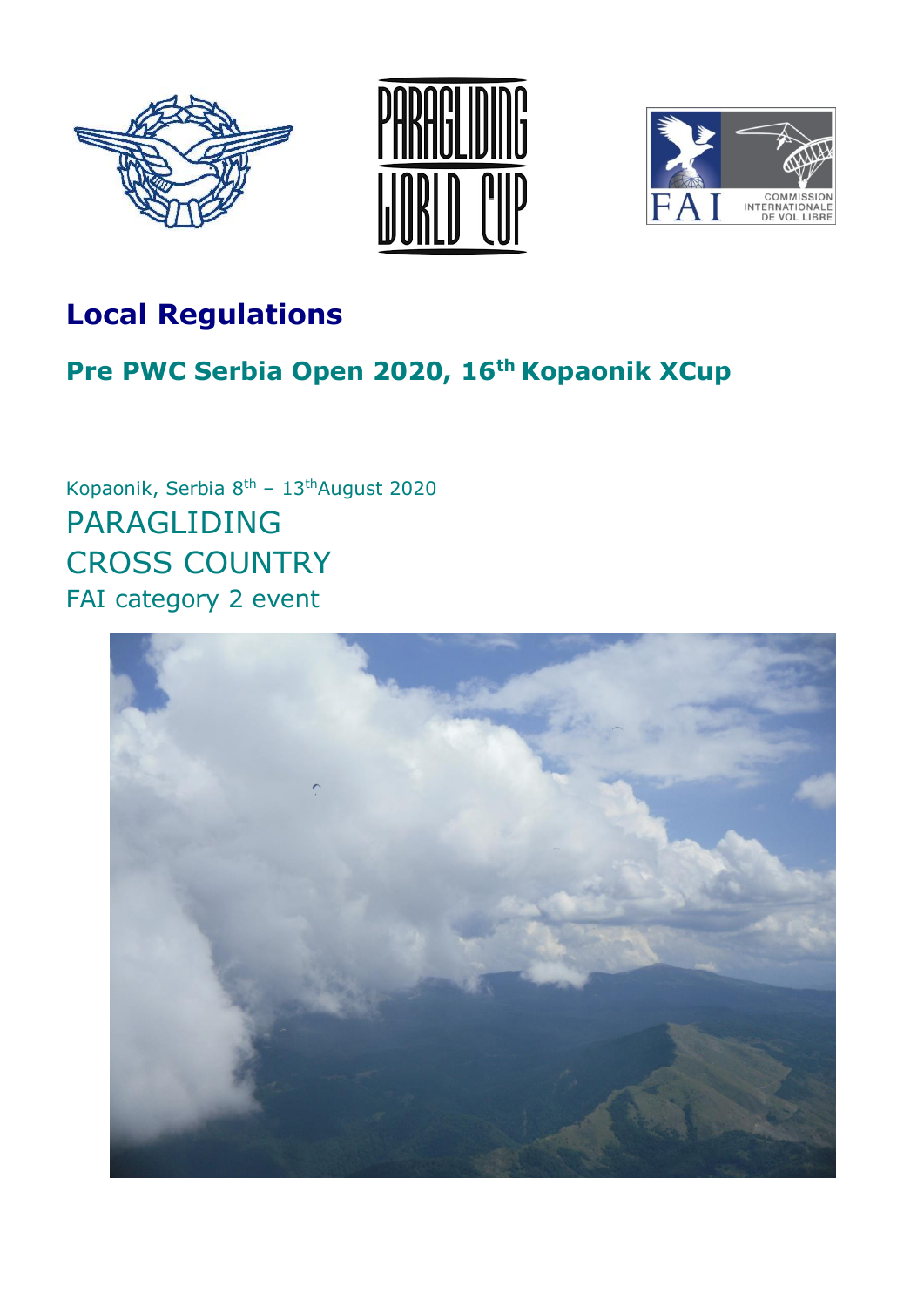These local regulations are to be used in conjunction with General Section and Section 7B of the FAI Sporting Code.

Reference numbers for Section 7B used in this text should be crosschecked with the latest edition of Section 7B.

#### 1 - CONTACTS

Club **GolijaRaska**, PredragDudic: [golija.raska@yahoo.com](mailto:golija.raska@yahoo.com)+381641117724 Club **GolijaRaska**, Zoran Nikolic: [zokiraska@yahoo.com](mailto:zokiraska@yahoo.com)+381648244288

• Main Headquarter :Hotel Kraljevicardaci

• Rescue and medical Director: Serbian rescue team, First Aid Service Raska, Kraljevo Hospital, Helicopter Optional

#### 2 - PROGRAM

Registration: Opening ceremony: 7 Mandatory safety meeting: 7 First competition briefing: Contest flying days: Prize-giving and closing ceremony: 7<sup>th</sup>August from 16h00 to 20h30, 7<sup>th</sup>August from 21h00 7<sup>th</sup>August at 21h30 8<sup>th</sup>August at 11h30 <sup>th</sup> to 13<sup>th</sup>August 13<sup>th</sup>August at 20h00

# 3 - TYPICAL DAILY SCHEDULE

- 08h00 Headquarters open Sep
- 08h30 –Protest result deadline
- 09h30 Transport to take-off
- 11h20 Meet Director / Task and Safety Committee meetings
- 11h30 Pilots briefing / Task definition
- 12h30 Take-off window opens
- 16h00 Scoring office opens at the main Headquarter
- 18h30 Safe landing report deadline
- 21h30 Scoring office closes
- 22h00 Provisional results
- 23h00 Complaints deadline or 1 hour after 1<sup>st</sup> provisional results

This schedule is subject to change by the Meet Director.

### 4 - OFFICIALS AND STAFF

The Organization

- General Organization Pg club GOLIJA Raska, NAC of Serbia
- Organization Director Predrag Dudic
- MeetDirector **Zoran Nikolic**
- 
- 
- Take-Off Marshall Milos Perovic
- Goal Marshall & Scorer Srdjan Stanojevic
- Transport and Retrieval Igor Krsmanovic
- 
- Headquarters Coordinators Dusanka Matovic

- 
- Safety Director Slavko Lazarevic
	-
	-
	-
	-
- Weather Forecast Meteo service Belgrade, Zoran Petrovic, Predrag Dudic
	-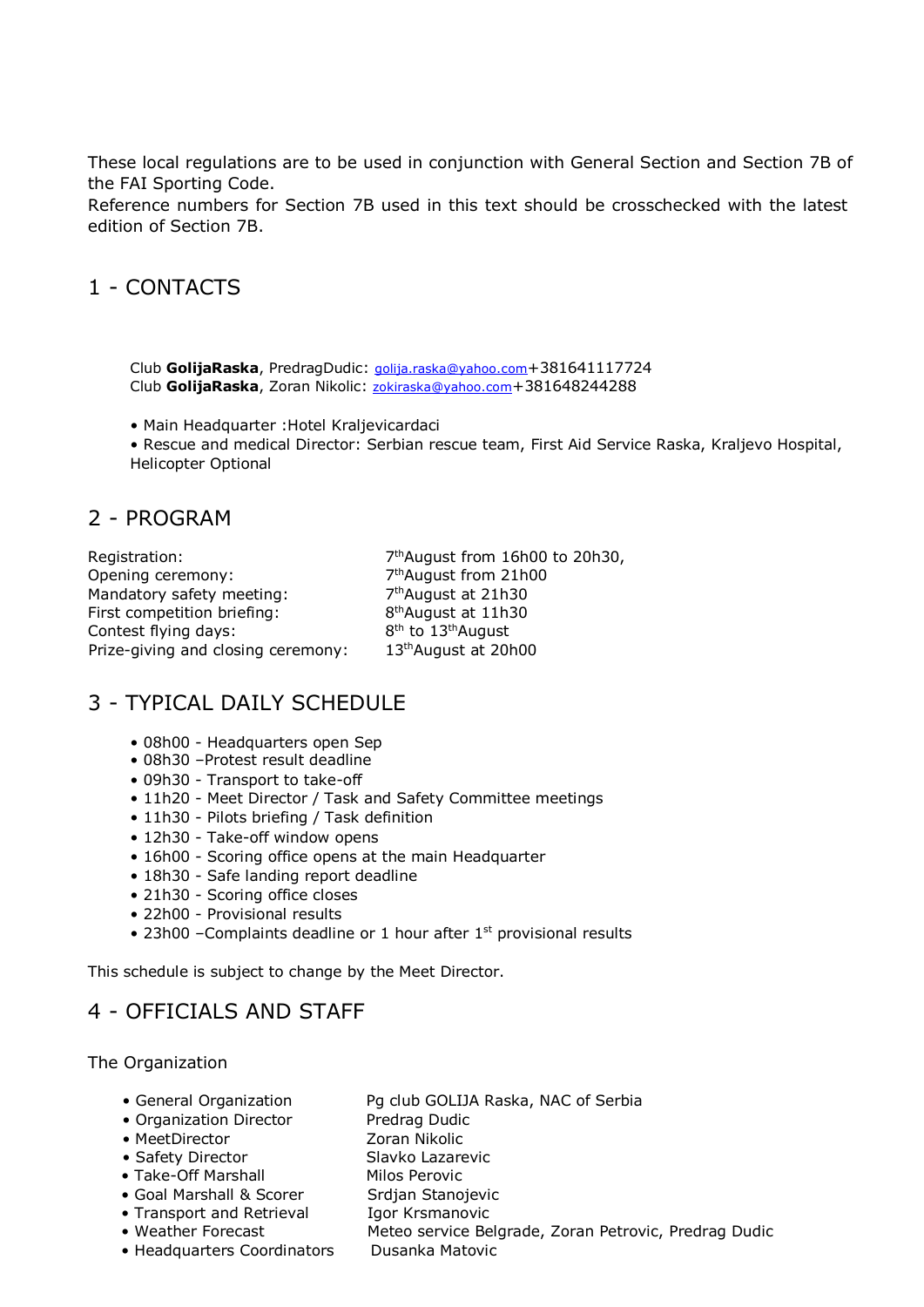#### Main take-offs:

#### *Jadovnik* **altitude 1610m ASL**

Height above valley is 700-900m. Covered with grass, slope 20º - 35º, S, SSE, SW, WSW exposure. Big enough for simultaneous taking-off of 150 pilots. No power lines, no cables or any other hazards. There is a helicopter landing place 200m from take-off and a lot of space for parking official and visitors' cars. There is water and shadow under the sun shelters and wood, as well as mobile toilets.

#### *Kokorovac* **altitude 1380m ASL**

Height above valley is 700m Covered with grass, slope 20º - 30º W, NW, N, NE exposure Big enough for simultaneous taking-off of 20 pilots Helicopter landing place is in Josanicka Banja (in valley 3,5km away from take-off) There is water and shadow under the sun shelters and wood

#### *Golija* **altitude 1610m ASL**

Height above valley is 750m Covered with grass, slope 10º - 15º E, SE, S exposure Big enough for simultaneous taking-off for150 pilots No power lines, no cables or other hazards There is a helicopter landing on the take-off and a lot of space for parking official and visitors' cars There is water and shadow under the sun shelters.

Others appropriate sites may be used by the Meet Director, after consultation with the Task committee.

# 6 - ENTRY FORMS AND REGISTRATIONS

The Championship is open to all pilots from countries that are members or associated members of FAI. The FAI license is mandatory to join a PrePWC Serbia Open, 16th Kopaonik XCup 2020 event. For the Serbian pilots will be provided 60 places. Deadline for this places is  $1<sup>st</sup>$  June, after that date all places, up to 150<sup>th</sup> place, are open for all pilots worldwide. Entry Forms will be signed during the registration.

# 7 - SELECTION PROCEDURES

#### **Teams**

Team score for each task will be assembled from best 2 results (any gender).

#### **Pilots**

The requirements for a pilot to enter this competition are:

- to hold valid FAI and pilot license.
- to prove the airworthy of his glider.
- insurance.

#### 8 - ENTRY FEE

Entry fees:

| before 1st June 2020             | $= 130$ EUR |
|----------------------------------|-------------|
| before 20 <sup>st</sup> July2020 | $= 150$ EUR |
| after 20 <sup>th</sup> July 2020 | $= 180$ EUR |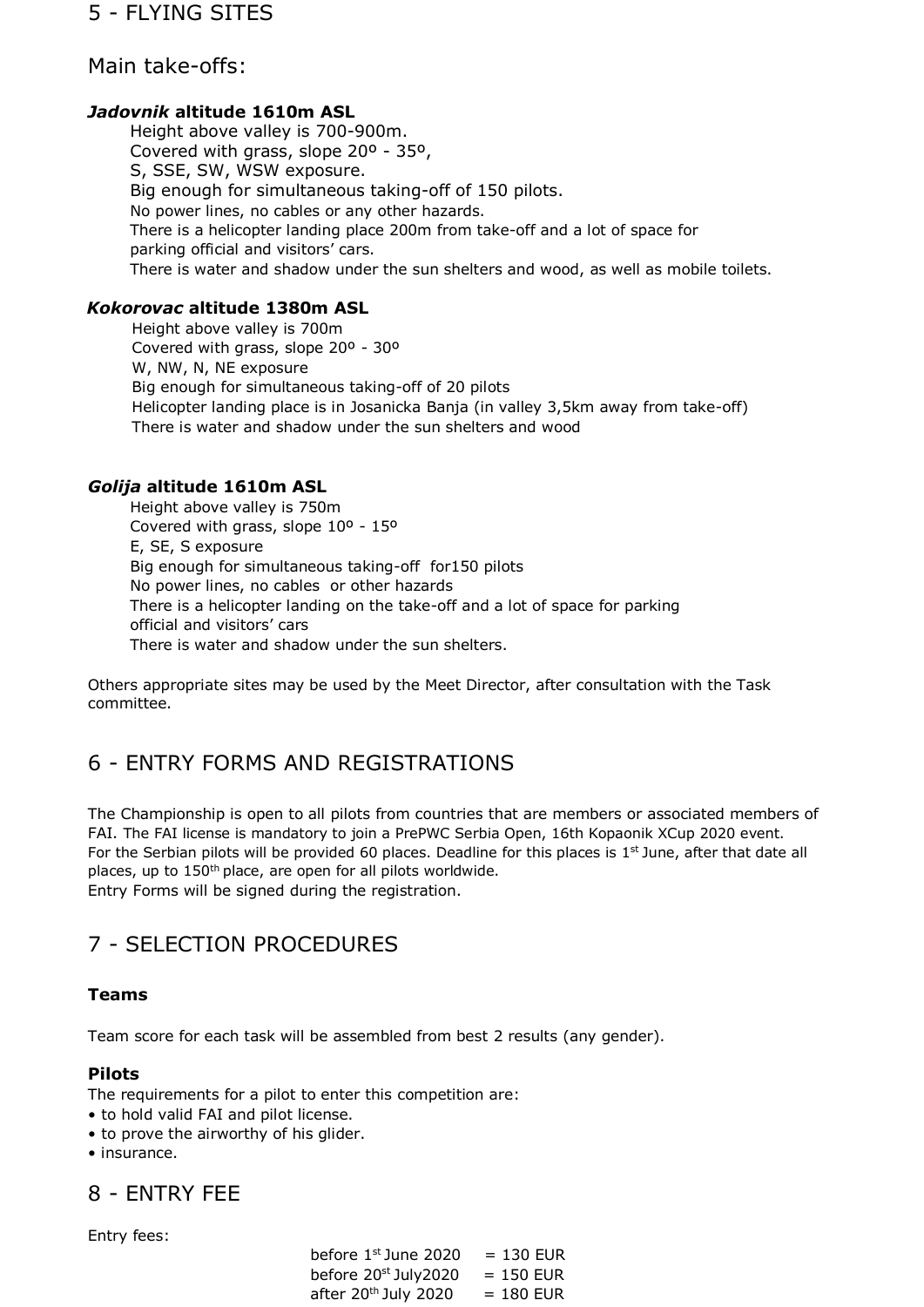Entry fees to be paid by bank transfer, paypal or during the registration.

PayPal: [dudicpredrag1@gmail.com](mailto:dudicpredrag1@gmail.com)

The Entry fee includes:

- transport to the take-off and retrieve on the main route for all the registered pilots during all competition days,
- upload of turnpoint's GPS coordinates,
- GPS tracklog download,
- LIVE TRACKING
- Helicopter standby
- color map,
- ID card,
- lunch package, water
- competition shirt,
- free access to all championship events and parties,

# 9 - UPON ARRIVAL

The official registration date will be on:

• August 7<sup>th</sup> from 16h00 to 20h30

Each competitor will be requested to present:

- a valid FAI Sporting License
- a valid pilot license
- insurance proof document
- GPS and suitable cable for it

Each competitor will be requested to sign:

- the Waiver Declaration (agreement on release of liability),
- the Entry Form.

#### Attention!

The safety meeting which will take part in the Championship headquarters on the 7<sup>th</sup>of August at 21h30 is mandatory. Pilots who do not follow it will be barred from the competition.

# 10 - RESCUE AND MEDICAL SERVICE

A first aid team will be taken from local hospital in Raska. Helicopter is on standby. Serbian rescue team will follow the race

# 11 - RADIOS

Radio receivers are mandatory for all pilots. Radio transmitters are permitted. Only frequencies allocated by the organizers may be used. Safety frequency is 146.675MHz. Retrieval frequency is 144.825MHz. Other available frequencies will be advised at the first briefing.

Voice activated microphones (VOX operated) are strictly forbidden. The use of mobile telephones for landing reports and retrievals is highly recommended. The pilots must stay in contact with the organizer at all the time during the task, through the safety frequency.

# 12 - TRANSPORTATION

Official transportation to take off will be every day at 09:30 AM. Meet director has a possibility to change a time of it.

# 13 - TAKE-OFF AREA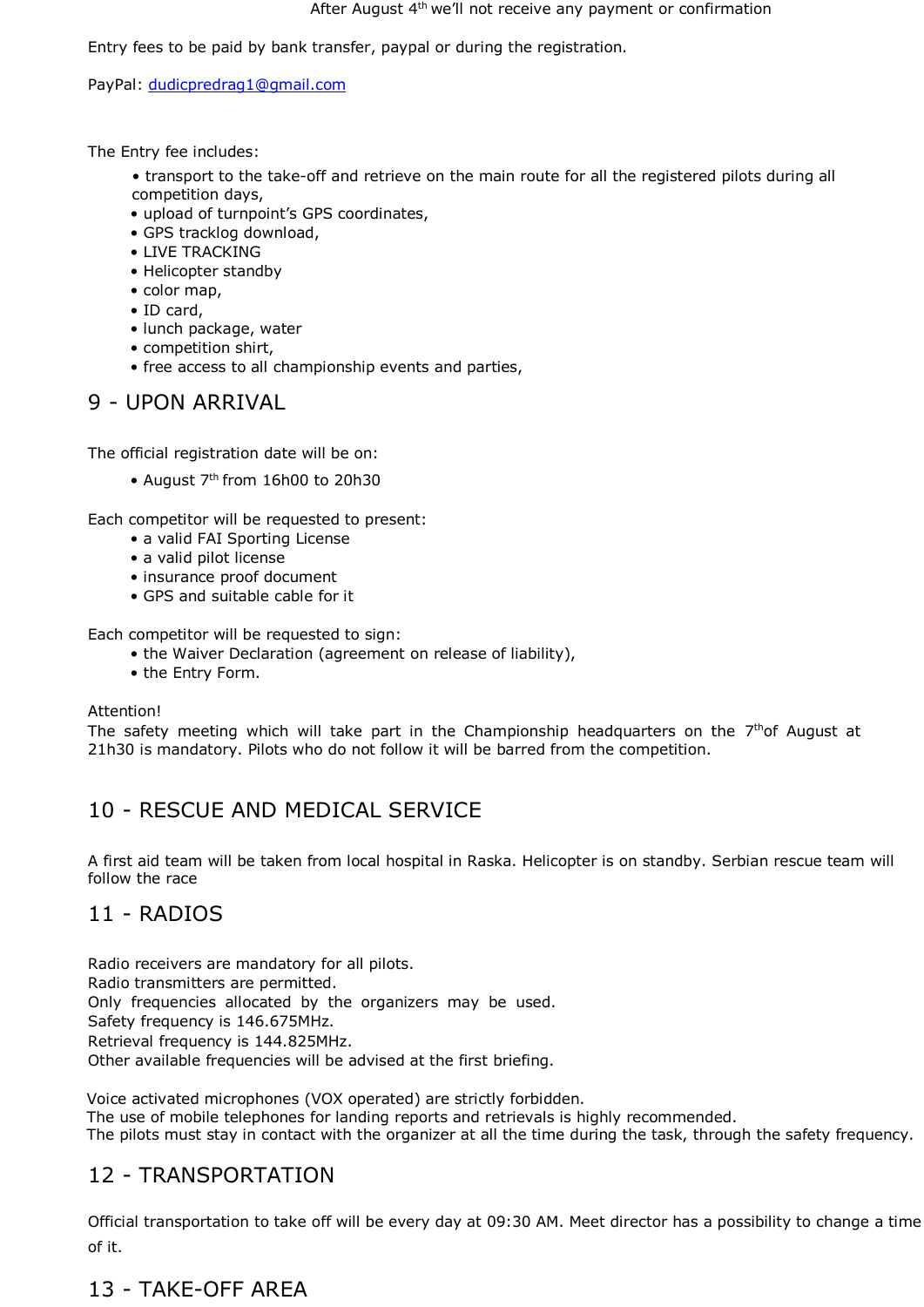During the competition, the take-off area will be reserved for the pilots, the media and identified staff personal. The public in general will be kept outside the take-off area.

### 14 - FREE FLYERS

Free flyers won't be allowed to take-off before the opening of the window and until the window is closed, except with the permission of the Meet Director.

# 15 - SAFETY AND TASK COMMITTEES

The Safety and Task Committees will both include 3 pilots. Pilots of both committees will be elected by the pilots at the first briefing.

# 16 - PILOT'S BRIEFING

The task board at take-off will show:

- the time the take-off window opens and closes,
- the time the start gate opens,
- any modification of the take-off window and start gate times,
- the start cylinder radius,
- the turn points,
- the task deadline,
- the ultimate landing report time.

### 17 - MAXIMUM WIND SPEED

No task will be set with a general wind speed over 7 m/s at launch.

# 18 - ORDERED LAUNCH

An ordered launch method may be used.

If this method is used on the first day, the order will be according to the WPRS.

The following days, the competition ranking will be used.

In both cases, the top 10 male pilots and the top 3 female pilots will have the right to enter the takeoff area whenever they want.

#### 19 - RETAKE-OFF

A competitor will be not allowed toretake-off.

A failed take-off attempt or a safety problem arising immediately after take-off which results in a landing will not count as one take-off.

The pilot must report to the Take-off Marshall before a second launch.

# 20 - FLYING THE TASK

The take-off window will be open for at least 60 minutes.

Cylinders will be used as start sector. The start cylinders radius will be shown on the task board. All turn-points will be 400m radius cylinders around the GPS coordinates supplied by the organizers, or greater which is related to task committee decision.

### 21 - FLIGHT SAFETY

Pilots must turn left on odd days and right on even days between launch and the start gate.Dangerous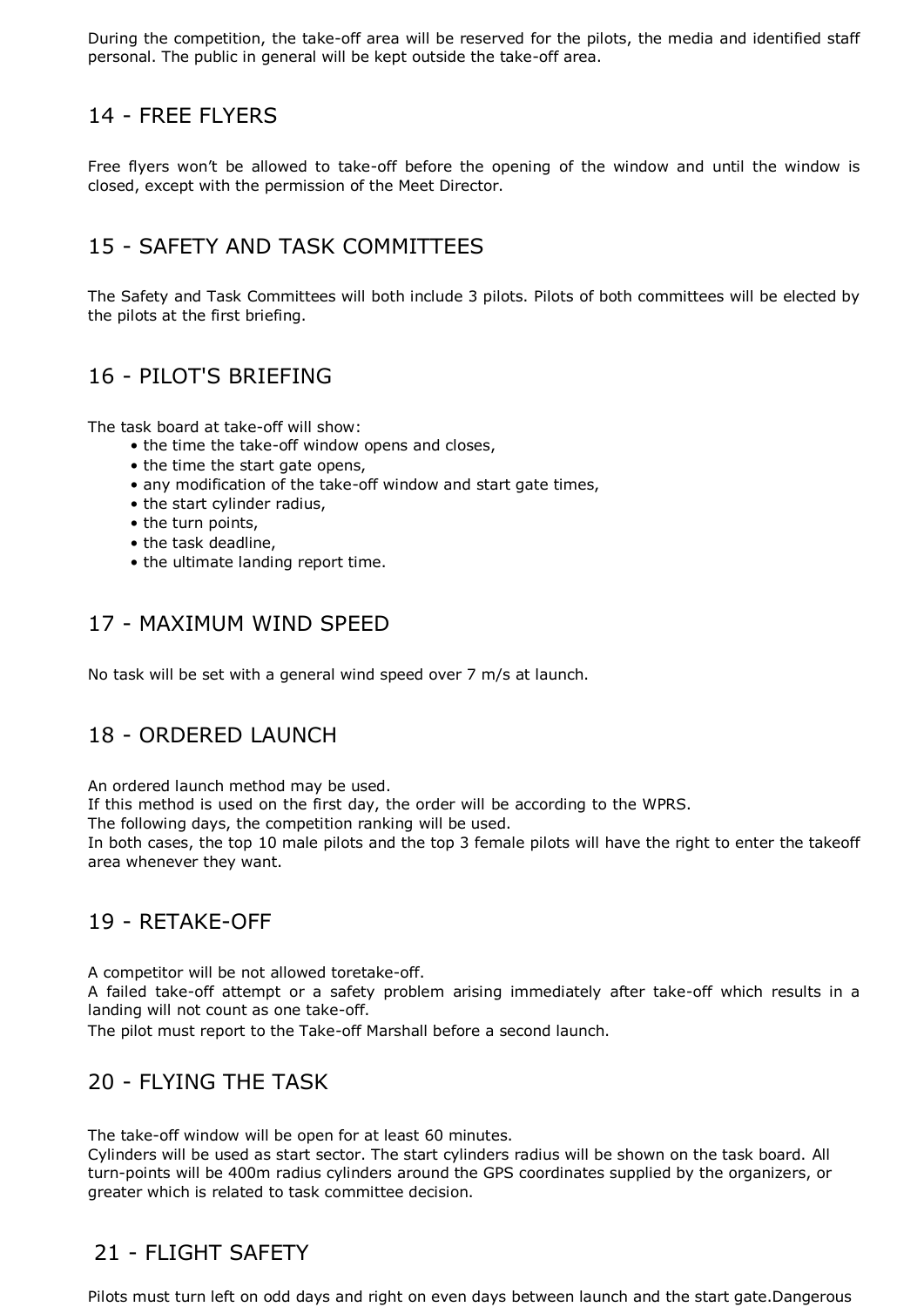flying conduct, including cloud flying, is prohibited and will be penalized.

A notebook will be available in main Headquarters. Pilots who witness a dangerous flying conduct shall use the notebook to report it.

# 22 - GOAL LINE

The virtual goal line will be 200 m long (100 m on each side of the GPS goal coordinates) and perpendicular to the previous turn-point.

There will be a physical goal line or cylinder.

All pilot will have to fly across the virtual goal line in order to complete the task.

For all pilots, the time at goal will be the one stored in the pilot's GPS when he crosses the ESS (end of speed section).

The Goal Marshal will check the arrival order of the first 10 pilots. His observations will be used only to update results in case of obvious GPS error.

He will also check that all pilots at goal do fly across the goal line.

# 23 - SUSPENSION, CANCELLATION OR STOPPING OF A TASK

The Meet Director and Safety Director may suspend, cancel or stop a task according to Section 7B Stopping of task will be announced on the Safety frequency.

All pilots are then requested to pull in "big ears" to signal to each another that the task is stopped or canceled.

#### 24 - REST DAY

There will not be a rest day during the competition.

### 25 - SCORING

For scoring, the GAP formula will be used in combination with the FS scoring software. Scoring formula parameters are:

Minimum distance –5 km

Nominal distance - 50 km

 $\Box$ Nominal time - 1h00min

 $\Box$ Nominal pilots in goal - 15 %

All pilots are included in the task scoring, but only Serbian pilots are included in the Nationals and League results.

Open results will be published including all of the pilots.

### 26 - PENALTIES

Dangerous flying: 1<sub>st</sub> offense - 100 points from that day. 2nd offense - 0 points for the task 3<sup>rd</sup> offense - disqualification Cloud flying: 1st offense - 0 points for the task. 2nd offense –disqualification Late report back: 1st offense - 300 points. 2nd offense - 500 points. 3<sup>rd</sup> offense - disqualification

Every pilot that not report back within 20 min. after landing without serious reason will be punished. Report back time will be noticed and will be checked with the landing time according to the GPS tracklog!

# 27 - COMPLAINTS AND PROTESTS

#### **Complaints**

Complaints for each task shall be submitted at the latest 1 hour after the publication of the provisional results and will be dealt as soon as possible.